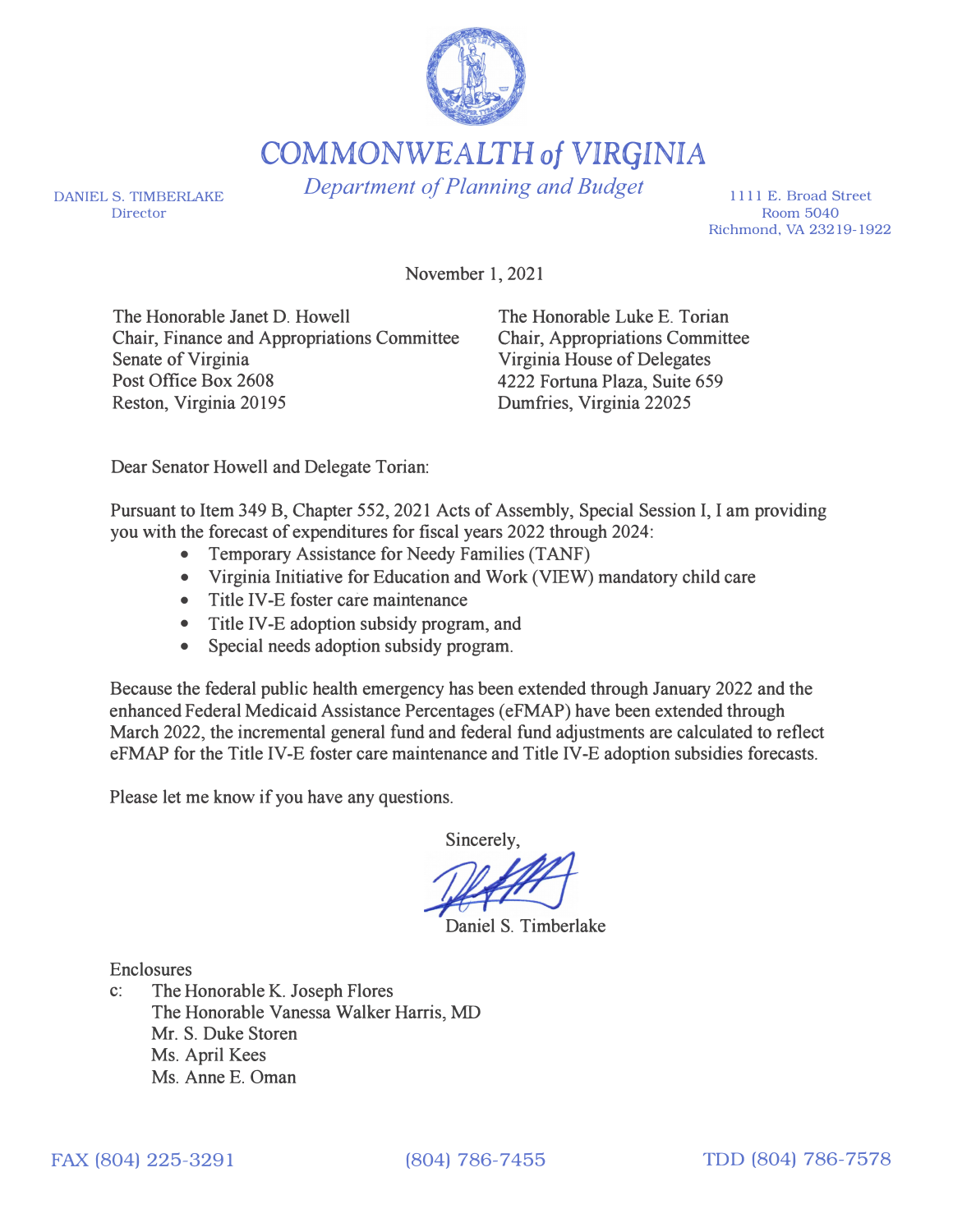| <b>TANF Expenditures</b> <sup>1</sup>                   |                             |                             |                                        |
|---------------------------------------------------------|-----------------------------|-----------------------------|----------------------------------------|
|                                                         |                             |                             |                                        |
|                                                         | FY 2022                     | FY 2023                     | FY 2024                                |
| July $2$                                                | 11,144,070*                 | 6,985,161                   | 6,279,984                              |
| August <sup>2</sup>                                     | 1,873,574*                  | 7,065,587                   | 6,326,530                              |
| September                                               | 6,598,534                   | 6,909,674                   | 6,214,557                              |
| October                                                 | 6,800,034                   | 7,019,573                   | 6,310,859                              |
| November                                                | 6,882,581                   | 6,995,828                   | 6,244,558                              |
| December                                                | 7,065,475                   | 6,990,905                   | 6,225,225                              |
| January                                                 | 6,848,076                   | 6,682,073                   | 5,960,409                              |
| February                                                | 6,716,203                   | 6,500,981                   | 5,780,488                              |
| March                                                   | 6,726,689                   | 6,386,003                   | 5,638,660                              |
| April                                                   | 6,824,551                   | 6,296,512                   | 5,538,817                              |
| May                                                     | 6,950,675                   | 6,316,059                   | 5,567,061                              |
| June                                                    | 7,080,604                   | 6,348,778                   | 5,573,414                              |
|                                                         |                             |                             |                                        |
| <b>FY Total</b>                                         | 81,511,066                  | 80,497,135                  | 71,660,562                             |
| <b>Incremental</b><br>change from<br><b>Chapter 552</b> | \$0 GF<br>(\$4,899,914) NGF | \$0 GF<br>(\$5,870,223) NGF | \$0 GF<br>(\$14,706,796)<br><b>NGF</b> |

**<sup>1</sup>** These amounts include a 10% increase that went into effect July 1, 2021.

**<sup>2</sup>** Due to payment timing issues, actual payments in FY 2022 for July and August reflect that a portion of August's payments went out at the end of July.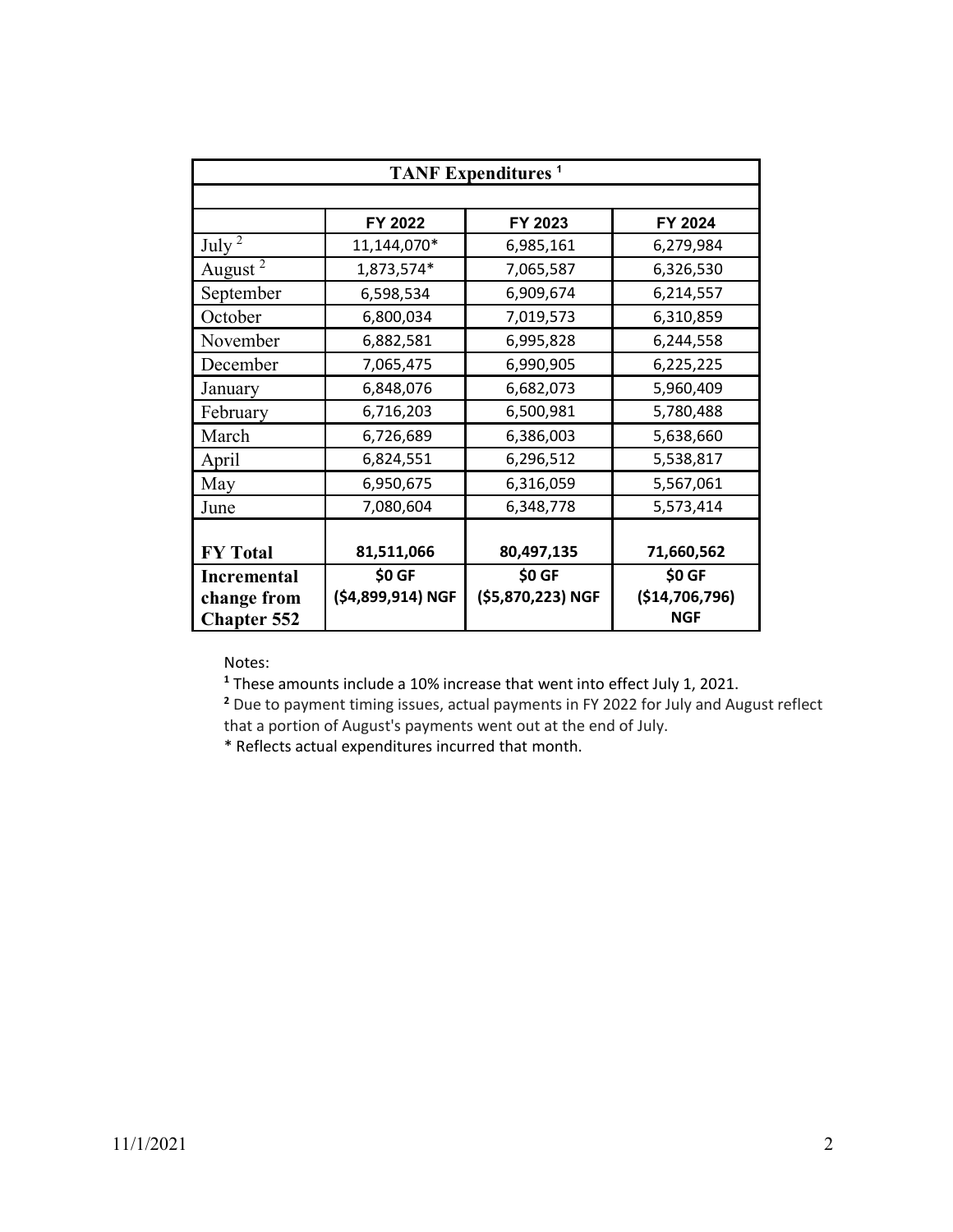| <b>VIEW Mandatory Child Care Expenditures</b> |                   |                   |                 |
|-----------------------------------------------|-------------------|-------------------|-----------------|
|                                               | FY 2022           | FY 2023           | FY 2024         |
| July                                          | 3,033,395*        | 3,439,675         | 3,986,448       |
| August                                        | 2,853,223*        | 3,641,278         | 4,274,823       |
| September                                     | 2,665,568*        | 3,342,646         | 3,934,112       |
| October                                       | 2,412,836         | 3,061,105         | 3,559,794       |
| November                                      | 2,682,521         | 3,416,640         | 3,952,602       |
| December                                      | 2,520,644         | 3,436,055         | 3,983,126       |
| January                                       | 2,433,770         | 3,320,809         | 3,844,411       |
| February                                      | 2,301,334         | 3,341,667         | 3,802,962       |
| March                                         | 2,248,530         | 3,255,558         | 3,664,891       |
| April                                         | 2,472,857         | 3,677,817         | 4,140,775       |
| May                                           | 2,506,694         | 3,764,243         | 4,216,846       |
| June                                          | 2,343,698         | 3,527,377         | 3,886,975       |
| <b>FY Total</b>                               | 30,475,070        | 41,224,871        | 47,247,766      |
| <b>Incremental</b>                            |                   |                   |                 |
| change from                                   | \$0 GF            | \$0 GF            | \$0 GF          |
| <b>Chapter 552</b>                            | (\$8,232,354) NGF | (\$1,009,930) NGF | \$8,540,342 NGF |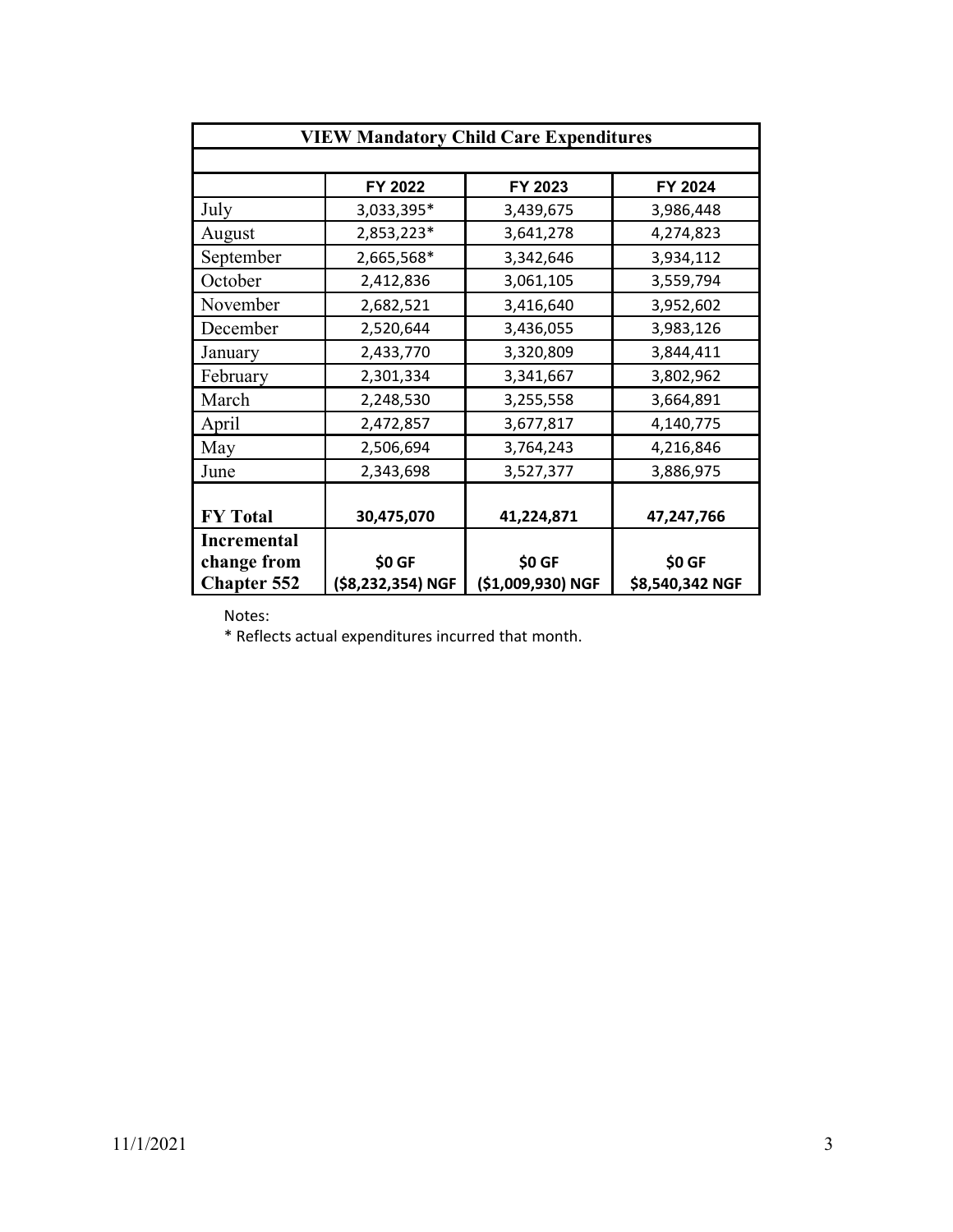| <b>Title IV-E Foster Care Expenditures</b>              |                                   |                                    |                                    |
|---------------------------------------------------------|-----------------------------------|------------------------------------|------------------------------------|
|                                                         | FY 2022                           | FY 2023                            | FY 2024                            |
| July                                                    | 3,860,070*                        | 4,986,367                          | 5,286,132                          |
| August                                                  | 4,220,239*                        | 5,017,945                          | 5,226,835                          |
| September                                               | 4,143,063*                        | 4,909,553                          | 5,151,729                          |
| October                                                 | 5,019,614                         | 5,207,029                          | 5,465,412                          |
| November                                                | 4,865,852                         | 5,128,923                          | 5,377,332                          |
| December                                                | 4,884,765                         | 5,155,726                          | 5,350,177                          |
| January                                                 | 5,172,606                         | 5,619,651                          | 5,824,063                          |
| February                                                | 4,889,162                         | 5,371,614                          | 5,587,326                          |
| March                                                   | 4,969,818                         | 5,358,901                          | 5,625,608                          |
| April                                                   | 4,503,665                         | 5,355,210                          | 5,638,781                          |
| May                                                     | 5,337,711                         | 5,935,986                          | 6,205,288                          |
| June                                                    | 4,624,382                         | 5,830,866                          | 6,049,004                          |
| <b>FY Total</b>                                         | 53,079,145                        | 63,877,773                         | 66,787,687                         |
| <b>Incremental</b><br>change from<br><b>Chapter 552</b> | \$2,399,004 GF<br>\$3,114,499 NGF | \$12,766,499 GF<br>\$8,545,633 NGF | \$11,721,455 GF<br>\$7,500,590 NGF |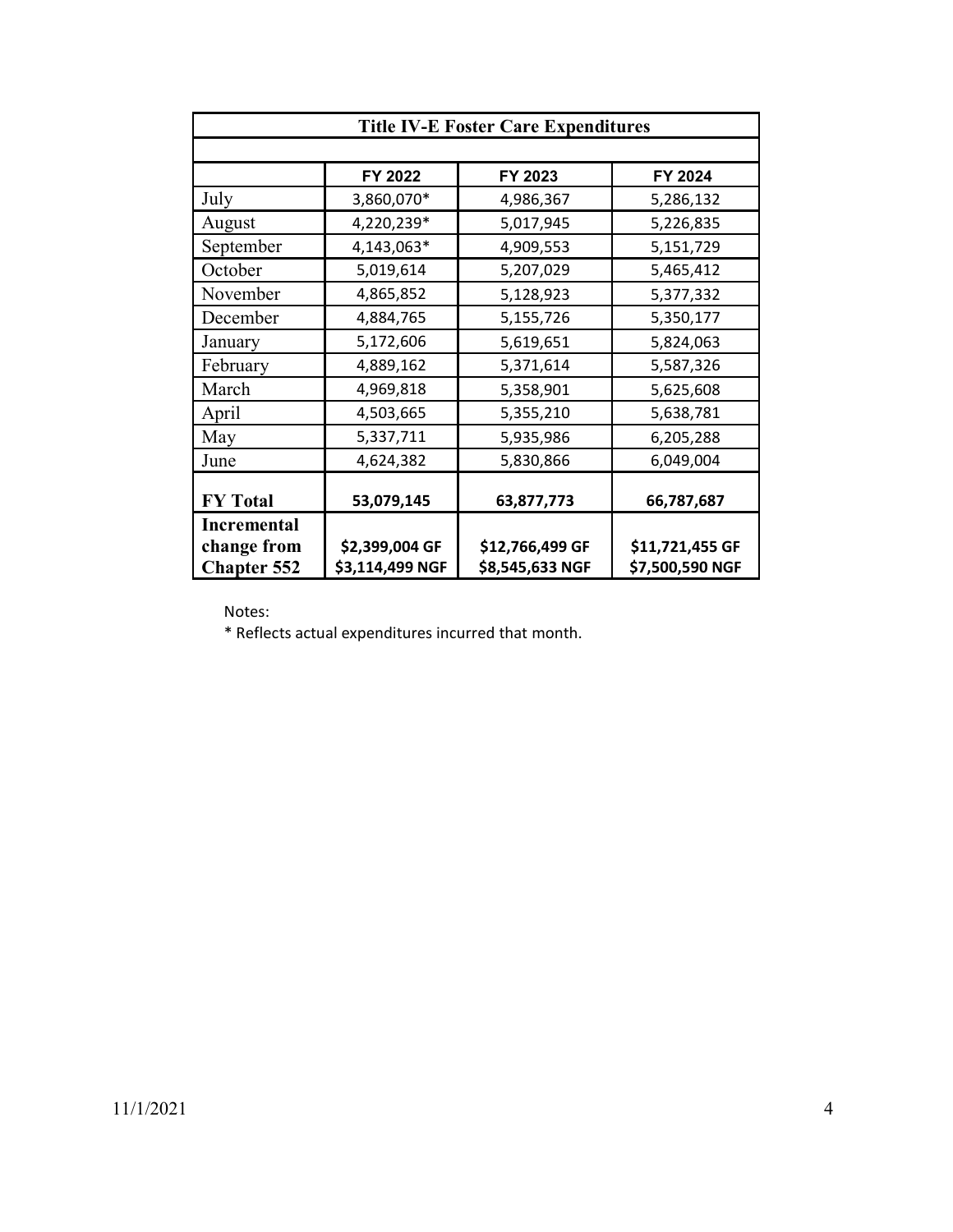| <b>Title IV-E Adoption Subsidy</b> |                 |                 |                 |
|------------------------------------|-----------------|-----------------|-----------------|
|                                    |                 |                 |                 |
|                                    | FY 2022         | FY 2023         | FY 2024         |
| July                               | 10,864,312*     | 11,607,431      | 12,247,546      |
| August                             | 10,775,522*     | 11,714,933      | 12,432,157      |
| September                          | 11,011,687*     | 11,438,966      | 12,225,325      |
| October                            | 10,940,343      | 11,647,276      | 12,284,444      |
| November                           | 11,278,350      | 12,036,348      | 12,744,596      |
| December                           | 10,884,655      | 11,673,820      | 12,459,413      |
| January                            | 11,377,436      | 12,015,321      | 12,667,474      |
| February                           | 11,249,463      | 11,995,791      | 12,674,553      |
| March                              | 11,288,497      | 12,091,650      | 12,886,129      |
| April                              | 11,470,061      | 12,108,084      | 12,759,996      |
| May                                | 11,862,936      | 12,618,829      | 13,305,908      |
| June                               | 11,062,489      | 11,837,248      | 12,594,707      |
|                                    |                 |                 |                 |
| <b>FY Total</b>                    | 134,065,753     | 142,785,697     | 151,282,248     |
| <b>Incremental</b>                 |                 |                 |                 |
| change from                        | \$1,068,155 GF  | \$11,662,184 GF | \$15,910,460 GF |
| <b>Chapter 552</b>                 | \$3,828,286 NGF | \$1,954,201 NGF | \$6,202,476 NGF |